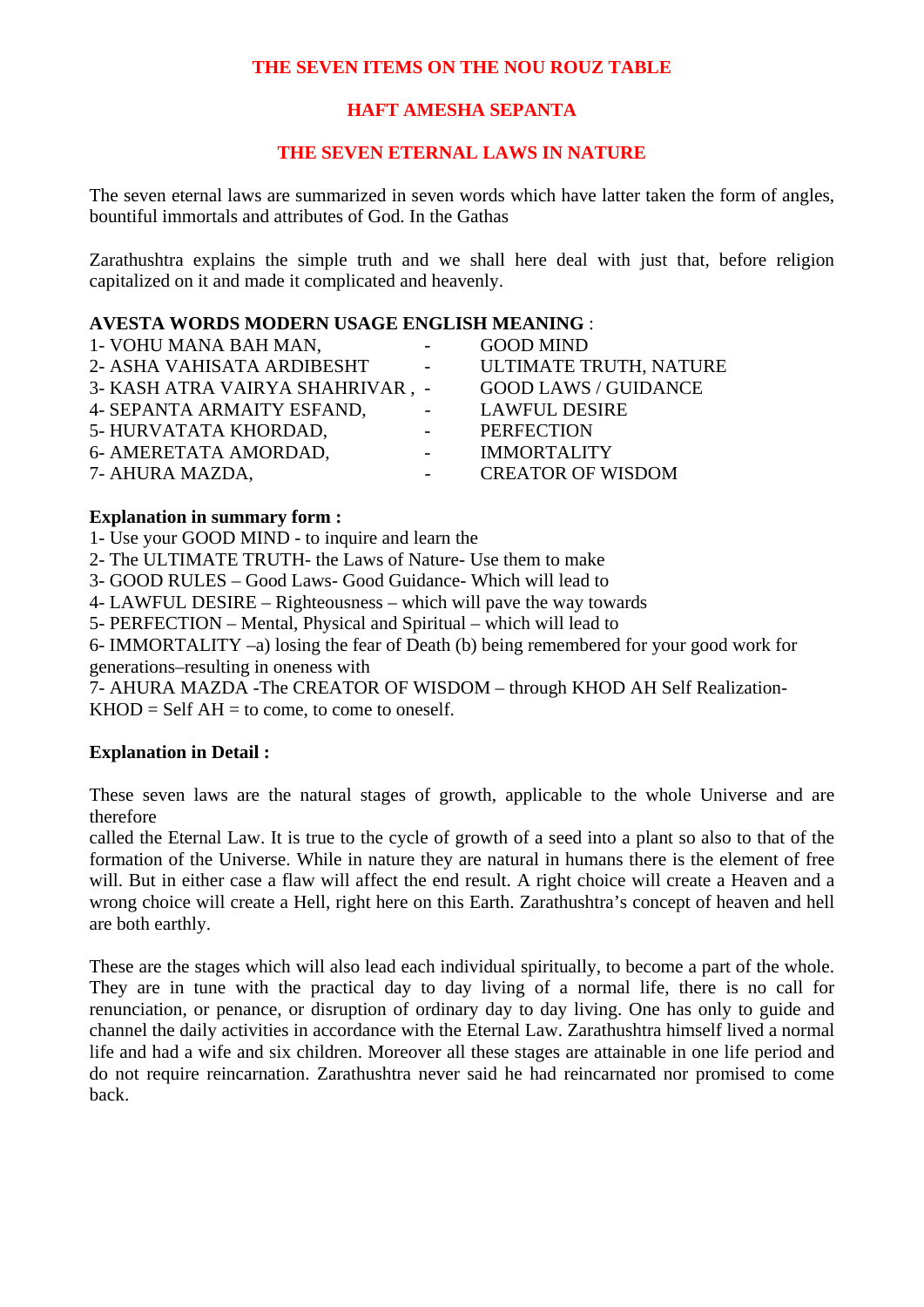# **1 – VOHU MANA**

The First step mentioned is Vohu-mana or Bahman that is the Good Mind, Wisdom, the Wise Mind, to which one has to refer to find out the TRUTH and to make decisions.

In nature this wisdom is inbuilt and is limited to 'About Itself', it does not have to acquire it. While we humans have to look for it and, more important, unlike in nature, our wisdom is not limited to, 'About Ourselves', but we can acquire unlimited knowledge.

Zarathushtra preached and practiced the reference to Vohu-mana. He looked for the truth, found the answers to mysteries, understood nature, understood the universe, knew about human nature, and found answers to complex problems, which he shares with all in his Gathas. Having studied human nature, he emphasizes on the choice between the Good and the Evil and recommends the path of Righteousness.

Referring to Vohu-mana is a much more advanced stage of what scientists know as the Alpha level of the brain. Today with a little training a person can get into the Alpha level at will, memorize texts, solve problems and be a different person. Vohu-mana is a higher level and involves the use of a larger portion of the brain, which in the normal case is idle.

In opposition to Vohu-Mana is Ahri-MANA the Evil Mind. The same mind has two forces, the good and the evil; to follow the evil force is easier than following the good force. Zarathushtra places great emphasis on these two forces which are equal in strength, but if the mind succumbs to the evil force the end result will be the opposite, the undesirable.

Zarathushtra in the Gathas says that everything that is created is first a thought, so let your thoughts be good. He further defines good thoughts to be those that are in harmony with nature. Thoughts not converted into words will be forgotten, so convert only your good thoughts into words, resulting in good deeds, good creations. Thus giving the maxim, GOOD THOUGHTS - GOOD WORDS - GOOD DEEDS.

# **2- ASHA VAHISTA**

The second step, Asha Vahista - Ardibehest - THE TRUTH, is what is obtained through Vohumana, and comprises of the Universal Truth, of knowledge about ourselves, of all that is around us; the laws of nature, the harmony in nature, human behavior, psychology, physiology, the knowledge about stars, galaxies and outer space (Dakhyu). In nature it is limited to 'Self Truth' each element in nature knows itself, it knows what course it has to take to evolve, we call it instinct. It has a limitation as far as acquiring knowledge about others is concerned. We humans can use our Vohumana and explore, have knowledge about everything around us and even cause changes in them. As is said in some of the ancient scriptures humans are the image of God.

# **3- KHASH ATRA VAIRYA**

Khash atra vairya – Shahrivar – Good Laws, which are in harmony with nature. Harmony in nature is in existence and takes its natural course. We humans need to make use of the acquired Truth to evolve and advance. So once the natural laws, human behaviour, psychology, how the universe works and our place and role in it is known and once we recognize the harmony with which all this happens, we have to take the third step; make our own good laws and rules –Shahrivar – to conduct our worldly affairs in harmony with these natural laws, THE TRUTH - Asha. Doing nothing to disrupt the harmony but instead evolving and advancing in harmony with the rest of the universe by choosing the Righteous path.